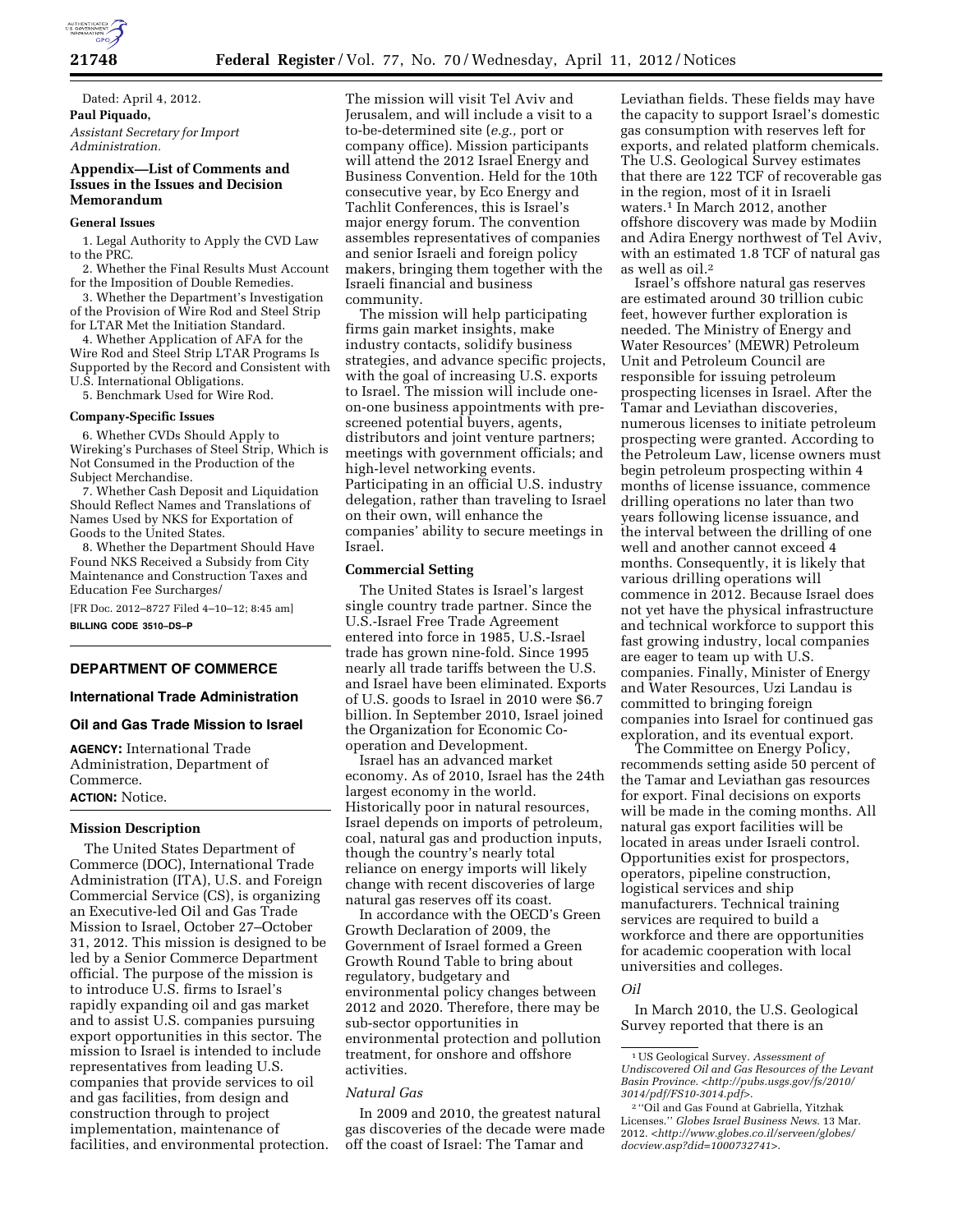estimated 1.7 billion barrels of recoverable oil in Israel.3 The World Energy Council estimates Israel's shale deposits could ultimately yield as many as 250 billion barrels of oil.4 In May 2011, the Russian energy company Inter RAO announced that it had received a license to develop oil shale resources in the Negev desert. In March 2012, another offshore discovery was made by Modiin and Adira Energy northwest of Tel Aviv, with an estimated 128 million barrels of oil, as well as natural gas.5 The Meged Field may also contain significant oil reserves. In June 2011, Israeli oil exploration company, Givot Olam, announced that its test production site, Meged 5, was producing 800 barrels a day. According to a report by the international consultancy Baker Hughes, Givot Olam will develop Meged 6 and Meged 7 and perform well stimulation for all its drillings; in the next stage the company will drill up to 40 wells throughout the Meged field.6 In February 2012, MEWR approved continued production at Meged 5, and development of Meged 6– 14 drillings.7

Many oil exploration licenses are set to expire in 2012 and 2013. Exploration companies are limited to how many licenses they can hold in Israel, and given the success of several exploration projects, there are opportunities for U.S. companies to enter Israel's oil exploration market.

# **Mission Goals**

The mission will help U.S. companies increase their export potential to Israel by identifying profitable opportunities in Israel's natural gas and oil market. As such, the mission will focus on helping U.S. companies obtain market information, establish business and government contacts, solidify business strategies, and/or advance specific projects.

The mission's goals include:

• Facilitating first-hand market exposure and access to government decision makers and key private-sector industry contacts, including potential trading partners;

• Promoting the U.S. energy industry by connecting representatives of U.S. companies with potential trading partners;

• Helping companies gain valuable international business experience in the rapidly growing energy industry; and,

• Helping U.S. companies strengthen their engagement in the worldwide marketplace, leading to increased exports and job creation.

# **Mission Scenario**

Participants will attend country briefings, seminars and meetings with government decision makers and key private-sector industry contacts, including potential trading partners. Participants will also receive briefings on natural gas opportunities in Greece

and Cyprus. Networking events will provide mission participants with further opportunities to speak with local business and government representatives, as well as with business executives of major U.S. companies already established in Israel.

The mission will begin in Tel Aviv, where participants will receive market briefings and learn about doing business in Israel. Next, the delegates will participate in the Israel Energy and Business Convention 2012, Israel's major energy forum. Here the participants will be able to learn about the market, meet with potential customers and network with all relevant players from the public and private sector. The convention will include plenary sessions, panel discussions, lectures, investment advice and exhibitions. Commercial Service Tel Aviv will arrange one-on-one business meetings with potential buyers and partners for all trade mission participants.

Next, the delegation will be led on a site visit. Probable site visits include Ashdod Port and Noble Energy offices. Finally, the delegation will visit the MEWR in Jerusalem to learn about the state of the oil and gas industry in Israel.

The precise agenda will depend upon the availability of local government and private sector officials, as well as on the specific goals and makeup of the mission participants.

### NOTIONAL TIMETABLE

| • Tel Aviv.<br>$\circ$ Participants arrive in the AM.                                                                                                                                                                                    |
|------------------------------------------------------------------------------------------------------------------------------------------------------------------------------------------------------------------------------------------|
| ○ Afternoon Embassy briefing, doing business in Israel seminar.<br>$\bullet$ Tel Aviv.<br><b>D</b> Participation in Israel Energy and Business Convention 2012.                                                                          |
| One-on-one meetings.<br>$\circ$ Dinner with trade mission lead and relevant government of Israel senior officials.<br>$\bullet$ Tel Aviv.<br><b>Participation in Israel Energy and Business Convention 2012.</b><br>One-on-one meetings. |
| ○ Networking reception with Israeli companies.<br>$\bullet$ Tel Aviv.<br>○ Site visit to port, or Noble Energy Inc. offices.                                                                                                             |
| ○ Reception and Ambassador's residence.<br>• Jerusalem.<br><b>C</b> Relevant government meetings.                                                                                                                                        |

## **Participation Requirements**

All parties interested in participating in the trade mission must complete and submit an application package for consideration by DOC. All applicants will be evaluated on their ability to meet

certain conditions and best satisfy the selection criteria as outlined below. U.S. companies already doing business with

<sup>3</sup>US Geological Survey. *Assessment of Undiscovered Oil and Gas Resources of the Levant Basin Province.* <*[http://pubs.usgs.gov/fs/2010/](http://pubs.usgs.gov/fs/2010/3014/pdf/FS10-3014.pdf) [3014/pdf/FS10-3014.pdf](http://pubs.usgs.gov/fs/2010/3014/pdf/FS10-3014.pdf)*>.

<sup>4</sup> ''Oil Shale Country Notes: Israel.'' World Energy Council for Sustainable Energy. <*[http://](http://www.worldenergy.org/publications/survey_of_energy_resources_2007/oil_shale/country_notes/2005.asp) [www.worldenergy.org/publications/](http://www.worldenergy.org/publications/survey_of_energy_resources_2007/oil_shale/country_notes/2005.asp)* 

*survey*\_*of*\_*energy*\_*[resources](http://www.worldenergy.org/publications/survey_of_energy_resources_2007/oil_shale/country_notes/2005.asp)*\_*2007/oil*\_*shale/ country*\_*[notes/2005.asp](http://www.worldenergy.org/publications/survey_of_energy_resources_2007/oil_shale/country_notes/2005.asp)*>.

<sup>5</sup> ''Oil and Gas Found at Gabriella, Yitzhak Licenses.'' *Globes Israel Business News.* 13 Mar. 2012. <*[http://www.globes.co.il/serveen/globes/](http://www.globes.co.il/serveen/globes/docview.asp?did=1000732741) [docview.asp?did=1000732741](http://www.globes.co.il/serveen/globes/docview.asp?did=1000732741)*>.

<sup>6</sup> *Meged Field Reserves Classification.* Rep. Baker Hughes, Mar. 2011. <*[http://www.givot.co.il/english/](http://www.givot.co.il/english/data/images/Media/GIVT0001%20Final%20Report%20rev3.pdf)* 

*[data/images/Media/](http://www.givot.co.il/english/data/images/Media/GIVT0001%20Final%20Report%20rev3.pdf)* 

*[GIVT0001%20Final%20Report%20rev3.pdf](http://www.givot.co.il/english/data/images/Media/GIVT0001%20Final%20Report%20rev3.pdf)*>.

<sup>7</sup> ''Energy Ministry Approves Meged Field Development.'' Globes Israel Business News, 30 Jan. 2012. <*[http://www.globes.co.il/serveen/globes/](http://www.globes.co.il/serveen/globes/docview.asp?did=1000720122) [docview.asp?did=1000720122](http://www.globes.co.il/serveen/globes/docview.asp?did=1000720122)*>.